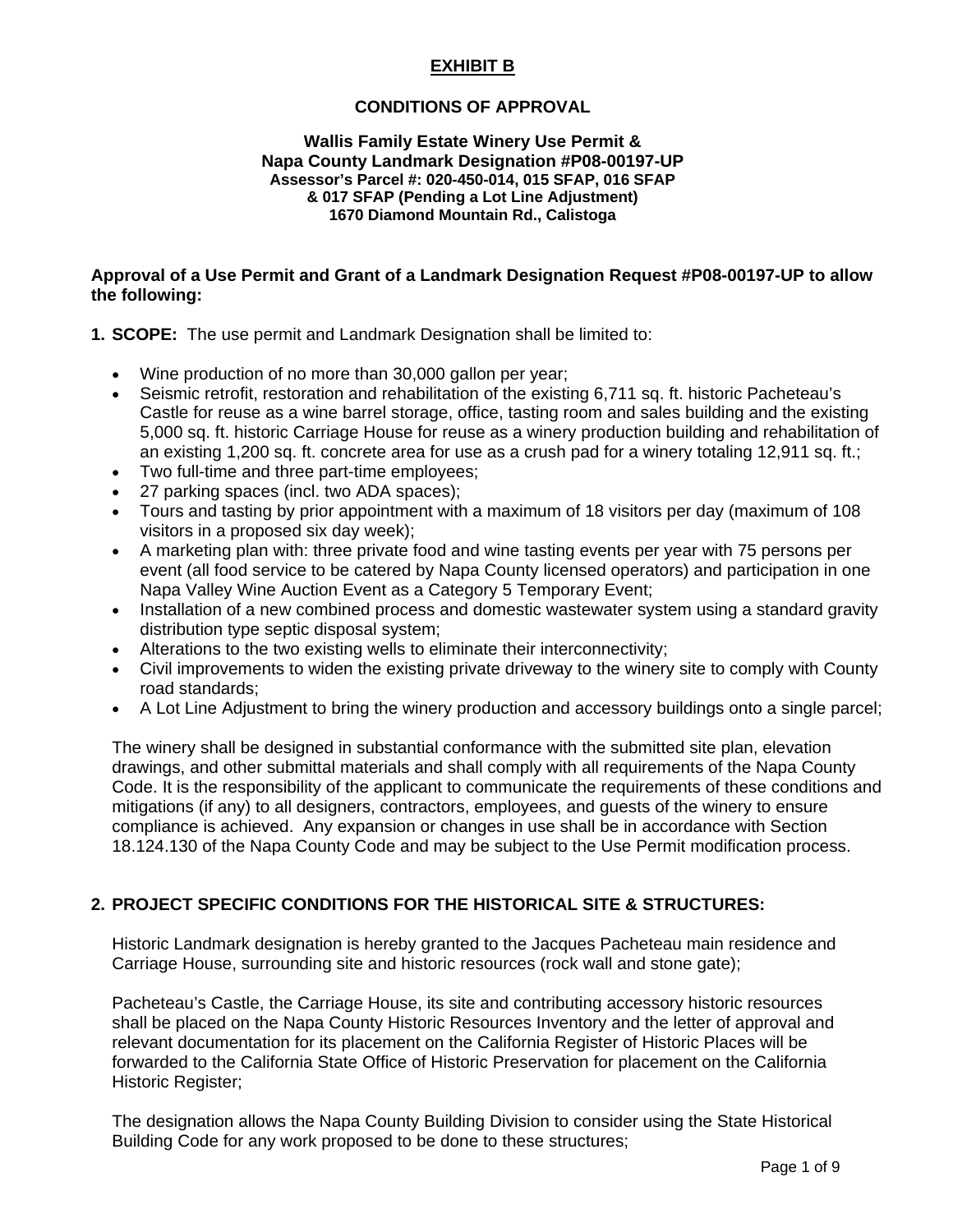## **CONDITIONS OF APPROVAL**

#### **Wallis Family Estate Winery Use Permit & Napa County Landmark Designation #P08-00197-UP Assessor's Parcel #: 020-450-014, 015 SFAP, 016 SFAP & 017 SFAP (Pending a Lot Line Adjustment) 1670 Diamond Mountain Rd., Calistoga**

All permitted work performed on any historic resource shall follow the latest edition of, *The Secretary of Interior's Standards for Historic Preservation and Guidelines for Treatment of Historic Properties,* (Standards). Written verification that such work meets the Standards shall be submitted by a qualified historic architect for review and approval by the Planning Department prior to issuance of any grading or building permit;

The Historic Landmark designation shall be recorded to assure that succeeding owners are made aware of this status;

- **3. \*MARKETING:** Marketing events shall be limited as follows:
	- a. Frequency: 3 times per year; and, Shall not be held on the same day as any other marketing event and Shall not be scheduled on harvest or crush days Number of persons: 75 maximum Time of Day: 12 Noon to 10:00 PM Days per Week: Six
	- b. Participation in the annual Napa Valley Wine Auction is permitted as a Category 5 Temporary Event.
	- c. Any single Marketing Event may include food which shall be catered and prepared in an off-site commercial kitchen in accordance with Napa County Department of Environmental Management.

\*"Marketing of wine" means any activity of a winery identified in this paragraph which is conducted at the winery and is limited to members of the wine trade, persons who have pre-established business or personal relationships with the winery or its owners, or members of a particular group for which the activity is being conducted on a prearranged basis.

Marketing of wine is limited to activities for the education and development of the persons or groups listed above with respect to wine which can be sold at the winery on a retail basis, and may include food service without charge except to the extent of cost recovery when provided in association with such education and development, but shall not include cultural and social events unrelated to such education and development. (Ord. 1104 § 11, 1996: Ord. 947 § 9 (part), 1990: prior code § 12071). All activity, including cleanup, shall cease by 10:00 PM. Start and finish time of all activities shall be scheduled to minimize all vehicles arriving or leaving between 4:00 PM and 6:00 PM.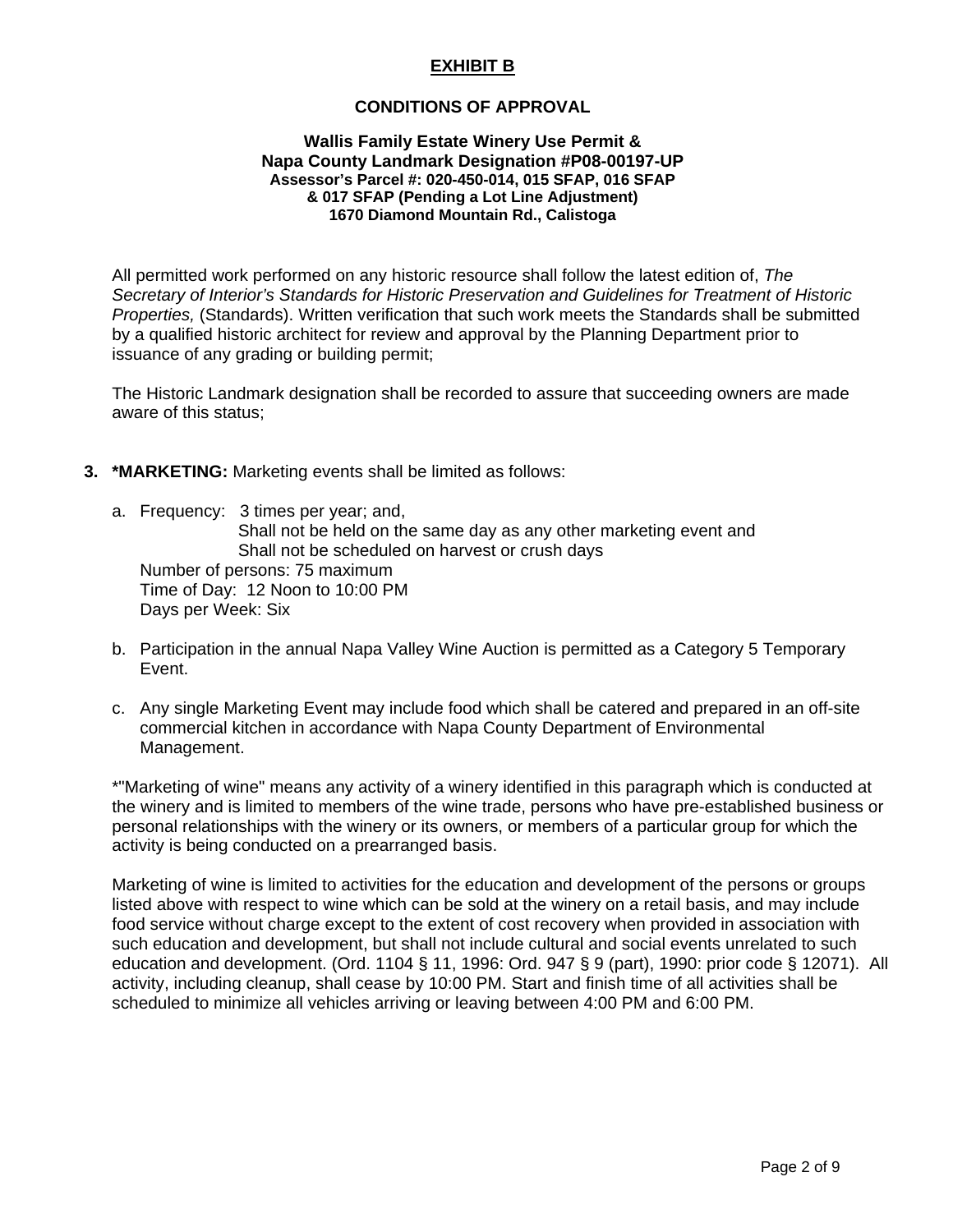## **CONDITIONS OF APPROVAL**

#### **Wallis Family Estate Winery Use Permit & Napa County Landmark Designation #P08-00197-UP Assessor's Parcel #: 020-450-014, 015 SFAP, 016 SFAP & 017 SFAP (Pending a Lot Line Adjustment) 1670 Diamond Mountain Rd., Calistoga**

## **4. \*TOURS AND TASTING:**

Tours and tastings shall be limited to a maximum of 18 visitors per day (a maximum of 108 visitors per week; and,

Tours and tastings shall not be scheduled on the same day as marketing events.

\*"Tours and tastings" means tours of the winery and/or tastings of wine, where such tours and tastings are limited to members of the wine trade, persons invited by a winery who have pre-established business or personal relationships with the winery or its owners, and persons who have made unsolicited prior appointments for tours or tastings. (Ord. 947 § 9 (part), 1990: prior code § 12070).

Start and finish time of tours and tastings shall be scheduled to minimize vehicles arriving or leaving between 4:00 PM and 6:00 PM, and shall be limited to those wines set forth in Napa County Code Sec. 18.16.030(G)(5)(c). A log book (or similar record) shall be maintained which documents the number of visitors to the winery, and the dates of their visit. This record of visitors shall be made available to the Department upon request.

## **5. GRAPE SOURCE:**

At least 75% of the grapes used to make the winery's wine shall be grown within the County of Napa. The permittee shall keep records of annual production documenting the source of grapes to verify that 75% of the production is from Napa County grapes. The report shall recognize the Agriculture Commission's format for County of origin of grapes and juice used in the Winery Production Process. The report shall be provided to the Conservation, Development and Planning Department upon request, but shall be considered proprietary information not available to the public.

## **6. SIGNS:**

Prior to installation of any winery identification or directional signs, detailed site plans and sign design plans, including locations, elevations, materials, color, and lighting, shall be submitted to the Planning Department for administrative review and approval. Administrative review and approval is not required if signage to be installed is consistent with signage plans submitted, reviewed and approved as part of this use permit approval. All signs shall meet the design standards as set forth in Chapter 18.116 of the County Code. At least one sign placed and sized in a manner to inform the public must legibly and visibly include wording stating "Tours and Tasting by Prior Appointment Only".

# **7. GATES/ENTRY STRUCTURES:**

Any gate installed at the winery entrance shall be reviewed by the Conservation, Development and Planning Department, Public Works Department and the Napa County Fire Department to assure that it is designed to allow large vehicles, such as motorhomes, to turn around if the gate is closed without backing into the public roadway, and that fire suppression access is available at all times. If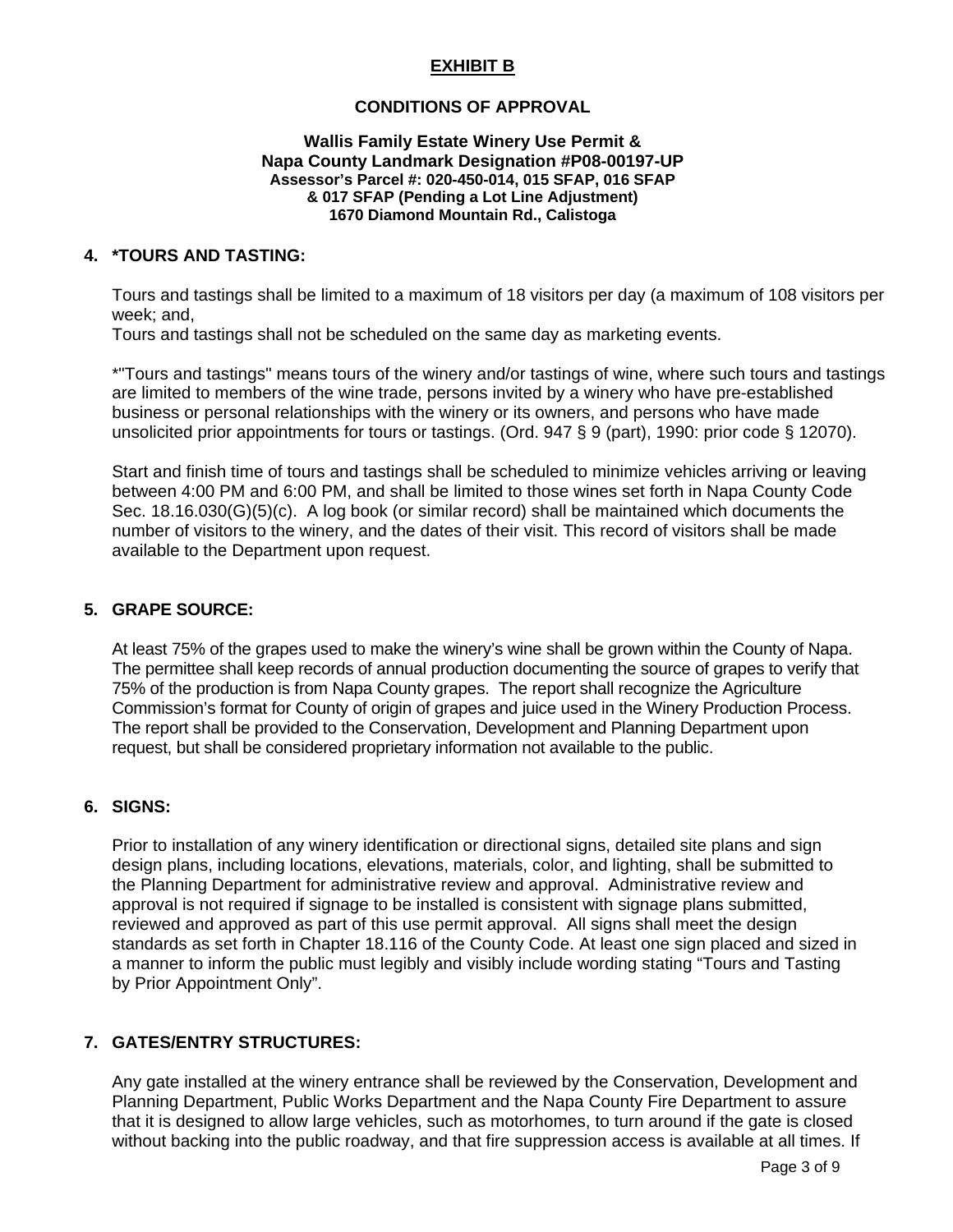## **CONDITIONS OF APPROVAL**

#### **Wallis Family Estate Winery Use Permit & Napa County Landmark Designation #P08-00197-UP Assessor's Parcel #: 020-450-014, 015 SFAP, 016 SFAP & 017 SFAP (Pending a Lot Line Adjustment) 1670 Diamond Mountain Rd., Calistoga**

the gate is part of an entry structure an additional permit shall be required according to the County Code, A separate entry structure permit is not required if the entry structure is consistent with entry structure plans submitted, reviewed and approved as part of this use permit approval.

## **8. LIGHTING:**

All exterior lighting, including landscape lighting, shall be shielded and directed downward, shall be located as low to the ground as possible, and shall be the minimum necessary for security, safety, or operations and shall incorporate the use of motion detection sensors to the greatest extent practical. No flood-lighting or sodium lighting of the building is permitted, including architectural highlighting and spotting. Low-level lighting shall be utilized in parking areas as opposed to elevated high-intensity light standards. Prior to issuance of any building permit for construction of the winery, two (2) copies of a detailed lighting plan showing the location and specifications for all lighting fixtures to be installed on the property shall be submitted for Department review and approval. All lighting shall comply with Uniform Building Code (UBC).

## **9. LANDSCAPING/PARKING:**

Two (2) copies of a detailed landscaping plan, including parking details, shall be submitted for review and approval prior to issuance of building permits. The plans shall comply with the current, adopted Napa County Water Efficient Landscape Ordinance. The plan shall indicate the names and locations of all plant materials to be used along with the method of maintenance. **Plant materials shall be purchased locally when practical. The Agricultural Commissioner's office (707-253-4357) shall be notified of all impending deliveries of live plants with points of origin outside of Napa County.** 

The location of employee and visitor parking and truck loading zone areas shall be identified along with proposed circulation and traffic control signage (if any). Landscaping and parking shall be completed prior to occupancy, and shall be permanently maintained in accordance with the landscaping plan.

All existing trees within the area planned for development shall be indicated on the landscaping plan according to species and size. Trees planned for removal shall be indicated on the detailed landscaping plan. No trees greater than 6" DBH shall be removed, except for those identified on the submitted site plan. Any trees that are removed shall be replaced elsewhere on the property on a 2 for 1 basis of equivalent caliper. Replaced trees shall be identified on the landscaping plan. Trees to be retained shall be protected during construction.

Evergreen screening shall be permanently installed between the industrial portions of the operation (e.g. tanks, crushing area, parking area, etc.) and off-site residences that can view these areas.

Parking shall be limited to approved parking spaces only and shall not occur along access roads or in other locations except during harvest or approved marketing events. In no case shall parking impede emergency vehicle access or public roads. If any event is held which will exceed the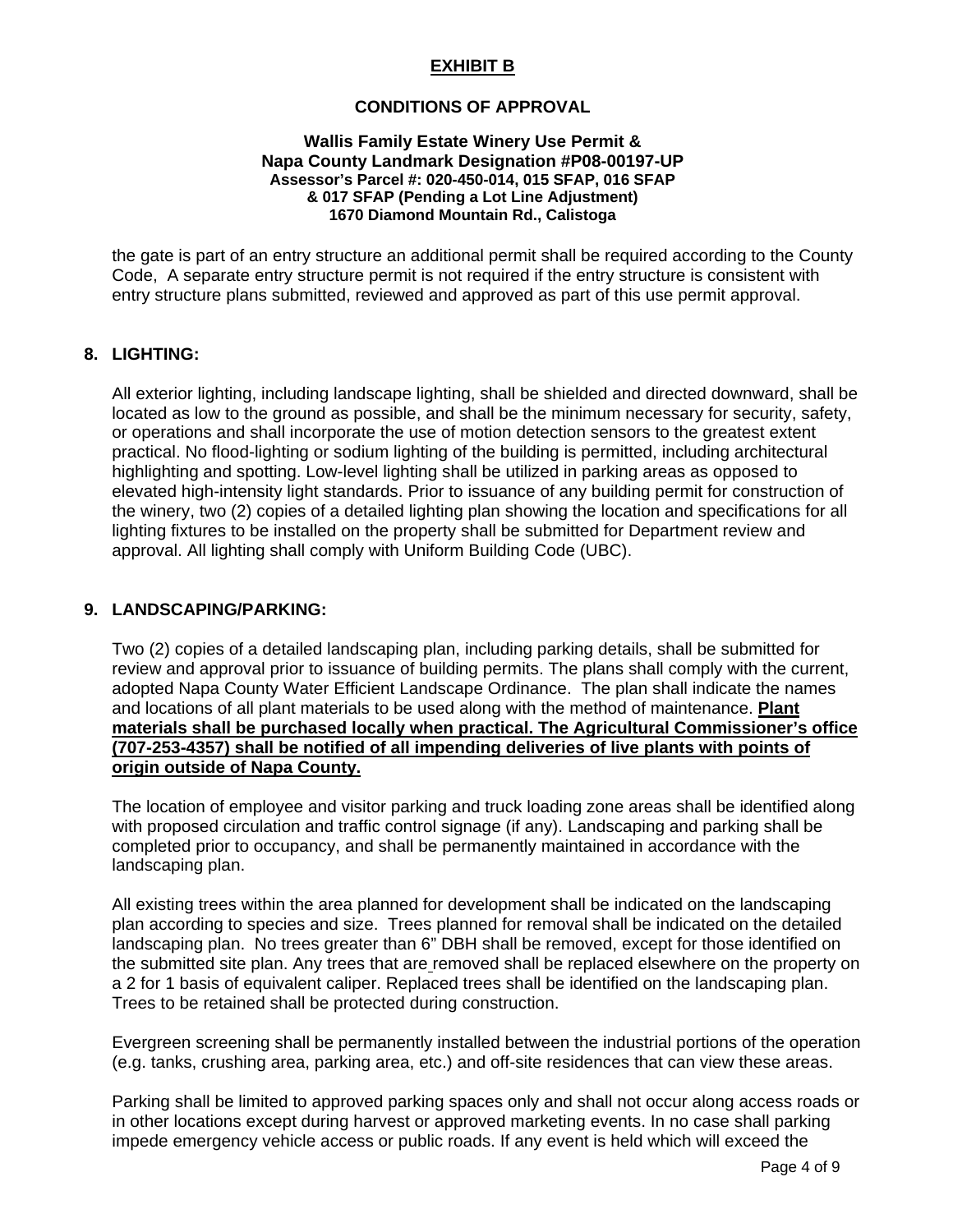## **CONDITIONS OF APPROVAL**

#### **Wallis Family Estate Winery Use Permit & Napa County Landmark Designation #P08-00197-UP Assessor's Parcel #: 020-450-014, 015 SFAP, 016 SFAP & 017 SFAP (Pending a Lot Line Adjustment) 1670 Diamond Mountain Rd., Calistoga**

available on-site parking, the applicant shall arrange for off-site parking and shuttle service to the winery.

## **10. OUTDOOR STORAGE/SCREENING/UTILITIES:**

All outdoor storage of winery equipment shall be screened from the view of adjacent properties by a visual barrier consisting of fencing or dense landscaping. No item in storage is to exceed the height of the screening. Water and fuel tanks, and similar structures, shall be screened to the extent practical so as to not be visible from public roads and adjacent parcels.

New utility lines required for this project that are visible from any designated scenic transportation route (see Chapter 18.106 of the Napa County Zoning Ordinance for designated roads) shall be placed underground or in an equivalent manner be made virtually invisible from the subject roadway.

## **11. RENTAL/LEASING:**

No winery facilities, nor portions thereof, including but not limited to offices, kitchens, barrel storage areas, and warehousing space, shall be rented, leased, nor used by entities other than persons producing and/or storing wine at the on-site winery, except as may be specifically authorized in this use permit or pursuant to the Temporary Events Ordinance (Chapter 5.36).

## **12. COMPLIANCE WITH OTHER DEPARTMENTS AND AGENCIES:**

The permittee shall comply with all applicable building codes, zoning standards, and requirements of County Departments and Agencies, including but not limited to:

The Department of Environmental Management as stated in their revised letter dated March 10, 2010.

The Department of Public Works Department as stated in their letter of March 11, 2010; March 11, 2010, for Groundwater and their memo dated December 14, 2009, for Traffic Impacts and Trip Reduction Strategies.

Napa County Fire Department as stated in their letter of June 17, 2009 and March 11, 2010.

Building Division as stated in their letter of March 16, 2010.

 The determination as to whether or not the permittee has substantially complied with the requirements of other County Departments and Agencies shall be determined by those Departments or Agencies. The inability to substantially comply with the requirements of other County Departments and Agencies may result in the need to modify the approved use permit.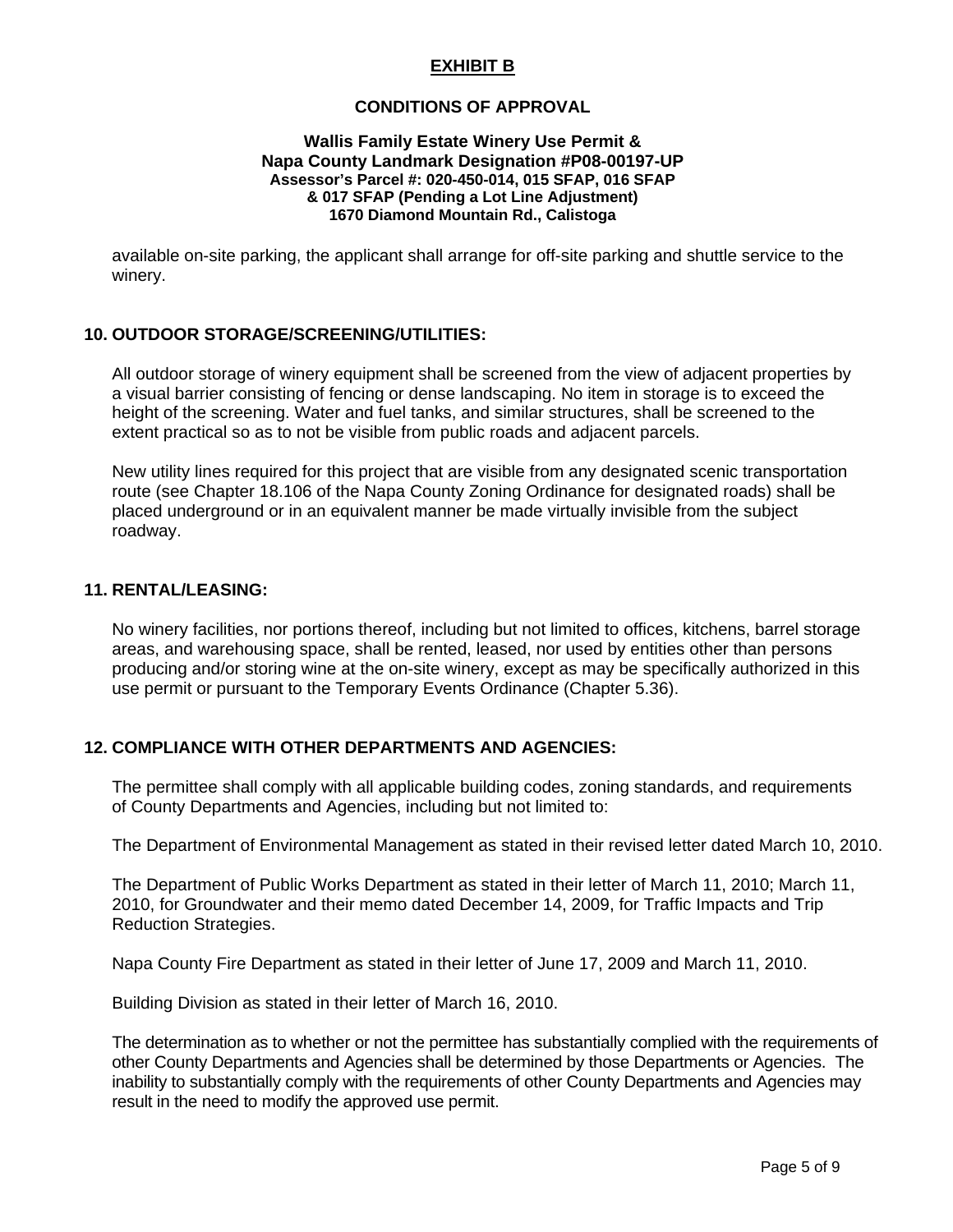## **CONDITIONS OF APPROVAL**

#### **Wallis Family Estate Winery Use Permit & Napa County Landmark Designation #P08-00197-UP Assessor's Parcel #: 020-450-014, 015 SFAP, 016 SFAP & 017 SFAP (Pending a Lot Line Adjustment) 1670 Diamond Mountain Rd., Calistoga**

#### **13. GRADING AND SPOILS:**

All grading and spoils generated by construction of the project facilities shall be disposed of per Public Works direction. All spoils piles shall be removed prior to occupancy.

## **14. WELLS / WATER SYSTEMS:**

The existing interconnected water system shall be reconstructed so that the lower well shall only be utilized by the winery (Castle and Carriage House) and no longer serves the two residences. The new system shall be reviewed, inspected and approved as meeting all requirements of the Napa County Environmental Management Department prior to issuance of a building clearance for any portion of the winery facility.

The permittee may be required (at the permittee's expense) to provide well monitoring data if it the Director of Environmental Management determines that water usage at the winery is affecting, or would potentially affect groundwater supplies or nearby wells. Data requested could include, but may not be limited to, water extraction volumes and static well levels. If applicant is unable to secure monitoring access to neighboring wells, onsite monitoring wells may need to be established to gage potential impacts on the groundwater resource utilized for the project proposed.

Water usage shall be minimized by use of best available control technology and best water management conservation practices. In the event that changed circumstances or significant new information provide substantial evidence that the groundwater system referenced in the use permit would significantly affect the groundwater basin, the director of environmental management shall be authorized to recommend additional reasonable conditions on the permittee, or revocation of this permit, as necessary to meet the requirements of the Napa County Groundwater Ordinance and protect public heath, safety, and welfare. That recommendation shall not become final unless and until the director has provided notice and the opportunity for hearing in compliance with the County Code section 13.15.070.G-K.

## **15. NOISE:**

Construction noise shall be minimized to the maximum extent practical and allowable under State and local safety laws. Construction equipment mufflering and hours of operation shall be in compliance with County Code Chapter 8.16. Equipment shall be shut down when not in use. Construction equipment shall normally be staged, loaded, and unloaded on the project site. If project terrain or access road condition require construction equipment to be staged, loaded, or unloaded off the project site (such as on a neighboring road or at the base of a hill), such activities shall only occur between the hours of 8 AM to 5 PM.

Exterior winery equipment shall be enclosed or muffled and maintained so as not to create a noise disturbance in accordance with the Code. There shall be no amplified sound system or amplified music utilized outside of approved, enclosed winery buildings.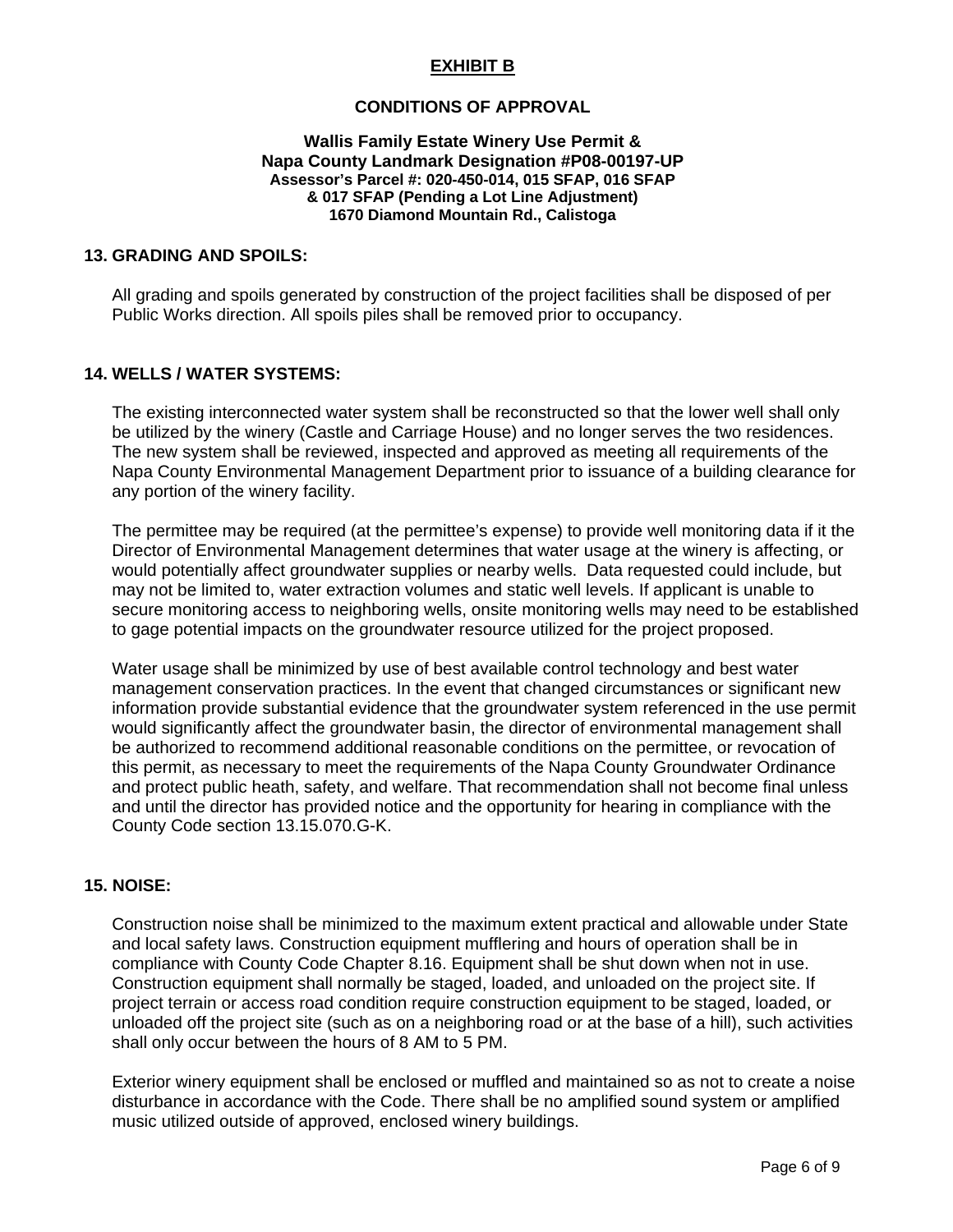## **CONDITIONS OF APPROVAL**

#### **Wallis Family Estate Winery Use Permit & Napa County Landmark Designation #P08-00197-UP Assessor's Parcel #: 020-450-014, 015 SFAP, 016 SFAP & 017 SFAP (Pending a Lot Line Adjustment) 1670 Diamond Mountain Rd., Calistoga**

### **16. COLORS:**

 The colors used for the roof, exterior walls and built landscaping features of the winery shall be limited to earth tones that will blend the facility into the colors of the surrounding site specific vegetation and the applicant shall obtain written approval by the Conservation, Development and Planning Department prior to painting the building. Highly reflective surfaces shall be prohibited.

## **17. DUST CONTROL:**

 Water and/or dust palliatives shall be applied in sufficient quantities during grading and other ground disturbing activities on-site to minimize the amount of dust produced. Outdoor construction activities shall not occur during windy periods.

#### **18. ARCHEOLOGICAL FINDING:**

In the event that archeological artifacts or human remains are discovered during construction, work shall cease in a 50-foot radius surrounding the area of discovery. The permittee shall contact the Conservation, Development and Planning Department for further guidance, which will likely include the requirement for the permittee to hire a qualified professional to analyze the artifacts encountered and to determine if additional measures are required. If human remains are encountered during the development, all work in the vicinity must be, by law, halted, and the Napa County Coroner informed, so that he can determine if an investigation of the cause of death is required, and if the remains are of Native American origin. If the remains are of Native American origin, the nearest tribal relatives as determined by the State Native American Heritage Commission would be contacted to obtain recommendations for treating or removal of such remains, including grave goods, with appropriate dignity, as required under Public Resources Code Section 5097.98.

#### **19**. **TRAFFIC:**

Reoccurring and scheduled vehicle trips to and from the site for employees, deliveries, and visitors will not occur during peak (4-6 PM) travel times to the maximum extent possible. All road improvements on private property required per the Department of Public Works shall be maintained in good working condition.

#### **20. ADDRESSING:**

All project site addresses shall be determined by the Conservation, Development and Planning Director, and reviewed and approved by the U.S. Post Office, prior to issuance of any building permit. The Conservation, Development and Planning Director reserves the right to issue or reissue an appropriate situs address at the time of issuance of any building permit to ensure proper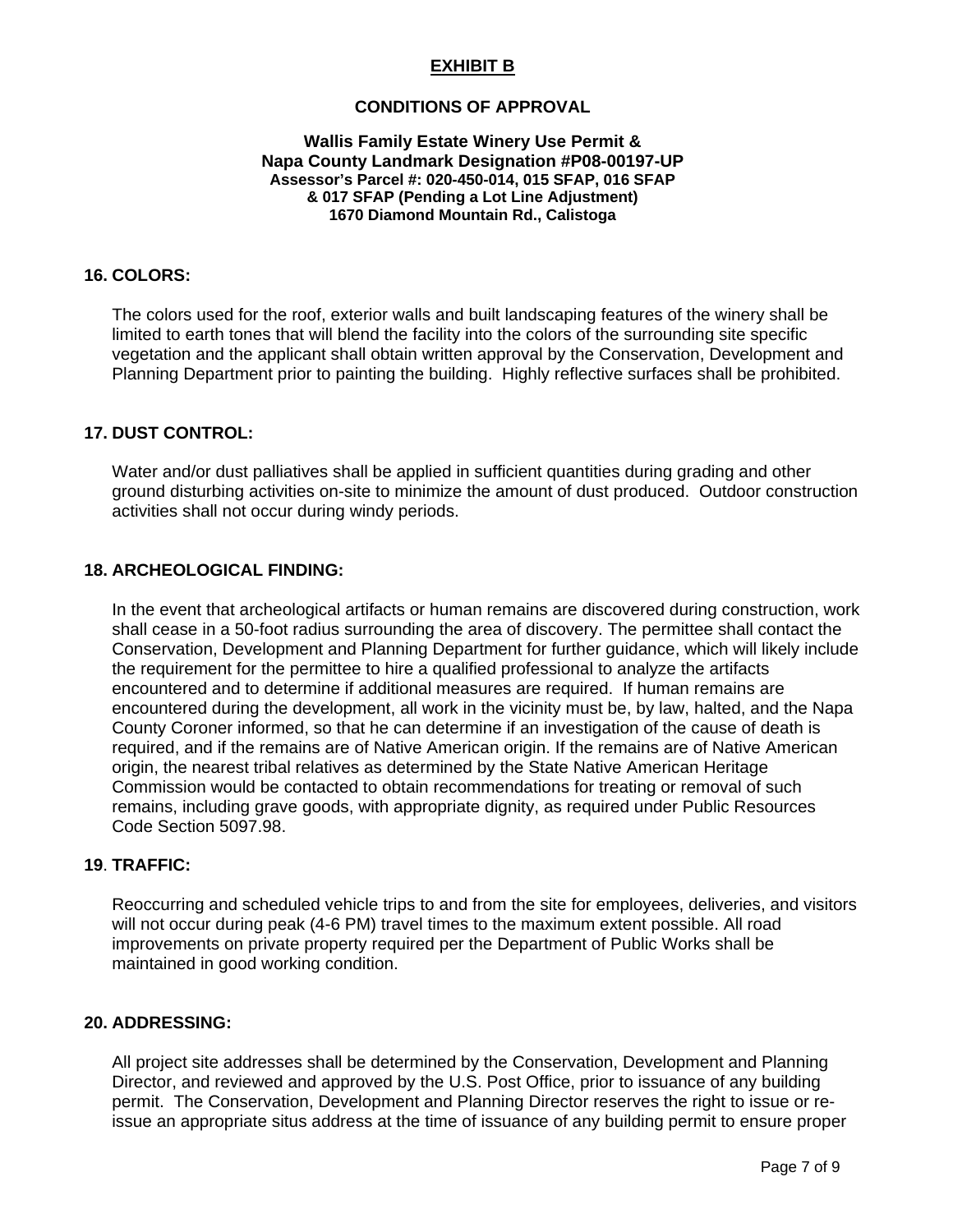## **CONDITIONS OF APPROVAL**

#### **Wallis Family Estate Winery Use Permit & Napa County Landmark Designation #P08-00197-UP Assessor's Parcel #: 020-450-014, 015 SFAP, 016 SFAP & 017 SFAP (Pending a Lot Line Adjustment) 1670 Diamond Mountain Rd., Calistoga**

identification and sequencing of numbers. For multi-tenant or multiple structure projects, this includes building permits for later building modifications or tenant improvements.

# **21. STORM WATER CONTROL:**

For any construction activity that results in disturbance of greater than one acre of total land area, permittee shall file a Notice of Intent with the California Regional Water Quality Control Board (SRWQCB) prior to any grading or construction activity. All hazardous materials stored and used on-site that could cause water pollution (e.g. motor oil, cleaning chemicals, paints, etc.) shall be stored and used in a manner that will not cause pollution, with secondary containment provided. Such storage areas shall be regularly cleaned to remove litter and debris. Any spills shall be promptly cleaned up and appropriate authorities notified. Parking lots shall be designed to drain through grassy swales, buffer strips, or sand filters prior to any discharge from the impervious surface into a watercourse. If any discharge of concentrated surface waters is proposed in the any "Waters of the State," the permittee shall consult with and secure any necessary permits from the State Regional Water Quality Control Board. All trash enclosures must be covered and protected from rain, roof, and surface drainage.

## **22. INDEMNIFICATION:**

An indemnification agreement, in the form attached hereto, shall be signed and returned to the County within twenty (20) days of the granting of this approval.

## **23. AFFORDABLE HOUSING MITIGATION:**

 Prior to County issuance of a building permit, the applicant shall pay the Napa County Affordable Housing Mitigation Fee in accordance with the requirements of County Code Chapter 15.60 or as may be amended by the Board of Supervisors.

## **24. MONITORING COSTS:**

All staff costs associated with monitoring compliance with these conditions, previous permit conditions and project revisions shall be borne by the permittee and/or property owner. Costs associated with conditions and mitigation measures that require monitoring, including investigation of complaints, other than those costs related to investigation of complaints of non-compliance that are determined to be unfounded, shall be charged. Costs shall be as established by Board Resolution in accordance with the hourly consulting rate established at the time of the monitoring. Violations of conditions of approval or mitigations measures caused by the permittee's contractors, employees, and guests are the responsibility of the permittee.

The Planning Commission may implement an audit program if compliance deficiencies are noted. If evidence of compliance deficiencies is found to exist by the Planning Commission at some time